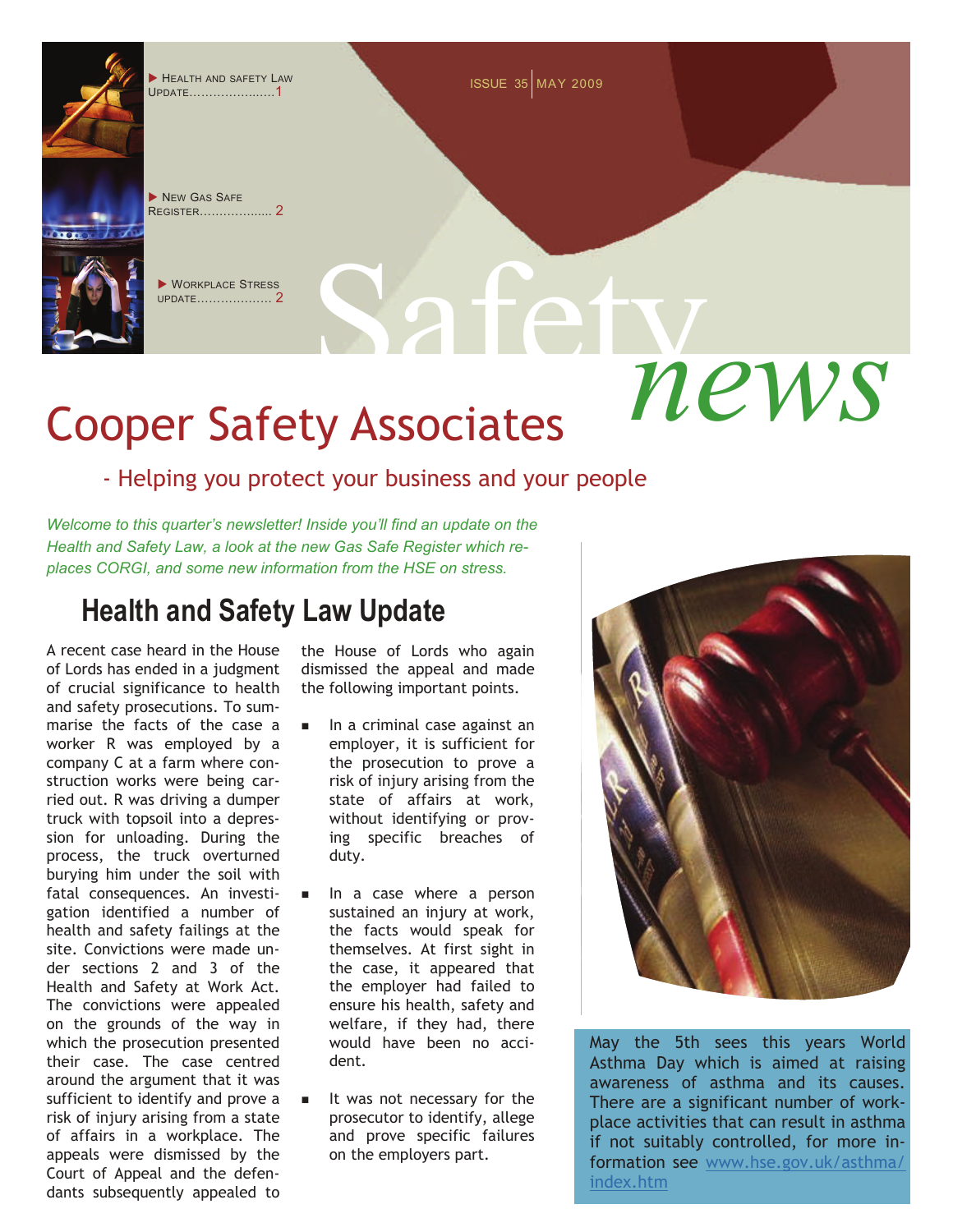[www.gassaferegister.co.uk](http://www.gassaferegister.co.uk/) has useful information and a search



#### **HSE launches new stress management tool**



#### [www.hse.gov.uk/stress/mcit.htm](http://www.hse.gov.uk/stress/mcit.htm)

#### **Working at Height**

Many employers have introduced podium type steps and platforms for low level work since the introduction of the Work at Height Regulations. However during the year 07/08 there were still 15 fatalities, nearly 2800 major accidents and over 3500 lost-time accidents where persons fell from less than 2 metres. Research



seems to show that the misuse of low level access equipment is commonplace with users frequently climbing up the wrong side, not using locks to make the structure rigid, not using safety gates, not using the brakes on the wheels of the platform and using mid-level

guard rails as an additional step. In addition to this the problem of over-reaching, a major cause of falls from heights is just as prolific except that now users have a false sense of security given to them by the platform. Employers should ensure that platforms and podiums are erected by competent persons, checked on a regular basis throughout their use, used by trained persons and correctly dismantled and stored appropriately to prevent damage.